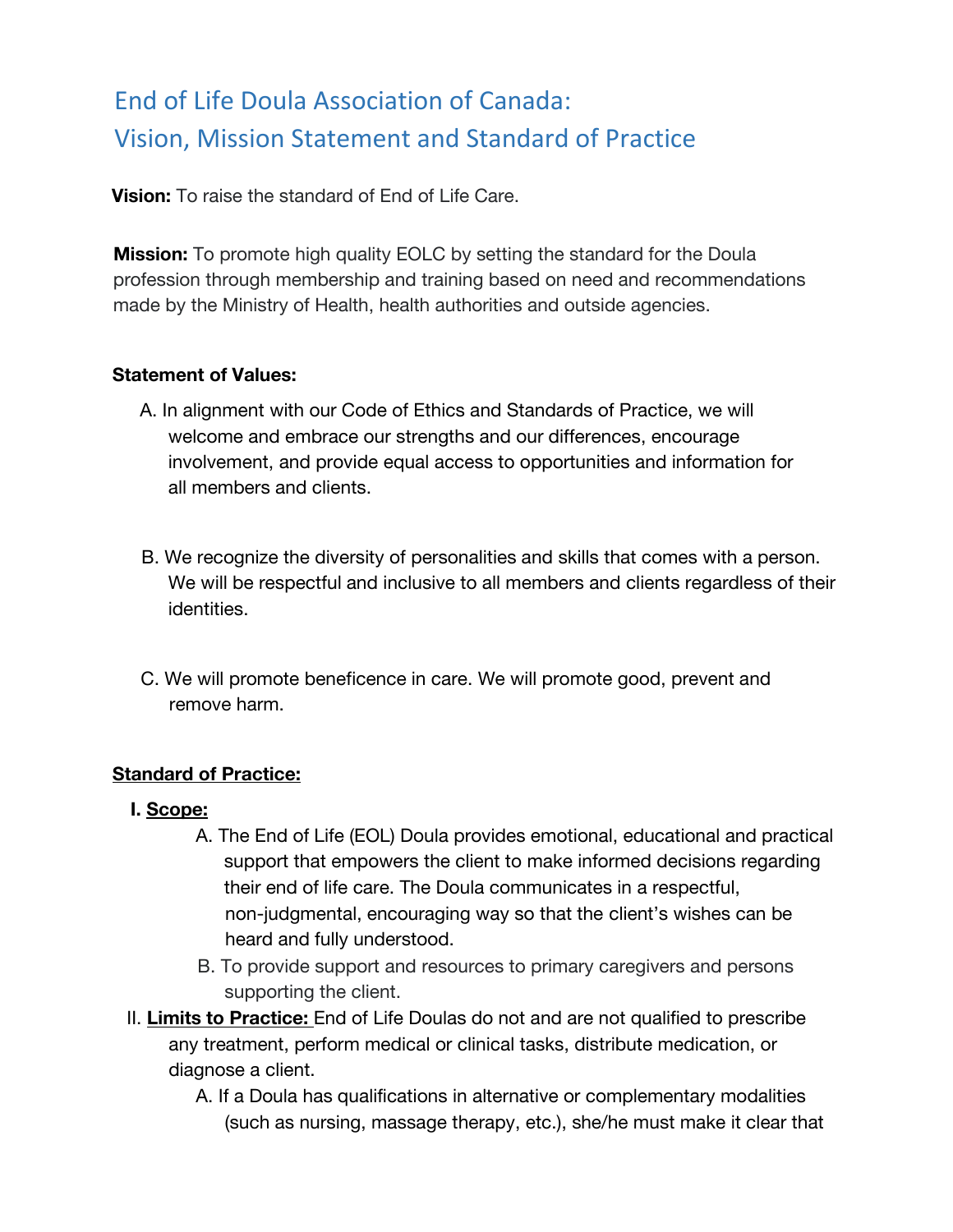these are additional services and are not in the scope of practice of an End of Life Doula.

- B. Clients and EOL Doula must recognize that Doulas are there to advocate but never to make decisions or project their own beliefs on another person.
- C. If an EOL Doula finds that the client's needs are greater than the scope of training, referrals are made to the appropriate resources.
- III. **Continuity of Care:** The Doula should make back-up arrangements with another Doula to ensure services to the client if the Doula is unable to attend the client due to other life obligations or the need for self-care. If the Doula is discontinuing service to the client prior to the end of the agreed upon time, it is the EOL Doula's responsibility to inform the client in writing, provide a replacement and/or refund of an agreed upon amount of money. This may be accomplished by:
	- A. Introducing the client to the backup EOL Doula

B. Recommending another EOL Doula or other appropriate resources. IV. **Training and Experience:** A EOLD is required to keep up to date with Government and Health agencies policies, the resources available to them and their clients as well as trying to gain as much experience as possible. A. Completion of recognized EOL education program (to be determined by board)

- B. Demonstrate competency, by updating and submitting additional training every 2 years, and by engaging with other Doulas
- C. Provide references upon request
- D. Provide a criminal record check every 2 years
- E. Minimum experience of 40 hours prior to applying to EOLDAC, not retro-active, with a minimum of 3 clients.

### **Code of Ethics:**

### I. **Rules of Conduct**

- A. *Propriety*. The doula will maintain high standards of personal conduct in the capacity or identity as an EOL Doula. The doula should not accept monetary gifts that exceed over and above what is stated in the contract.
- B. *Competence and Professional Development.* The Doula will strive to become and remain proficient in the professional practice and the performance of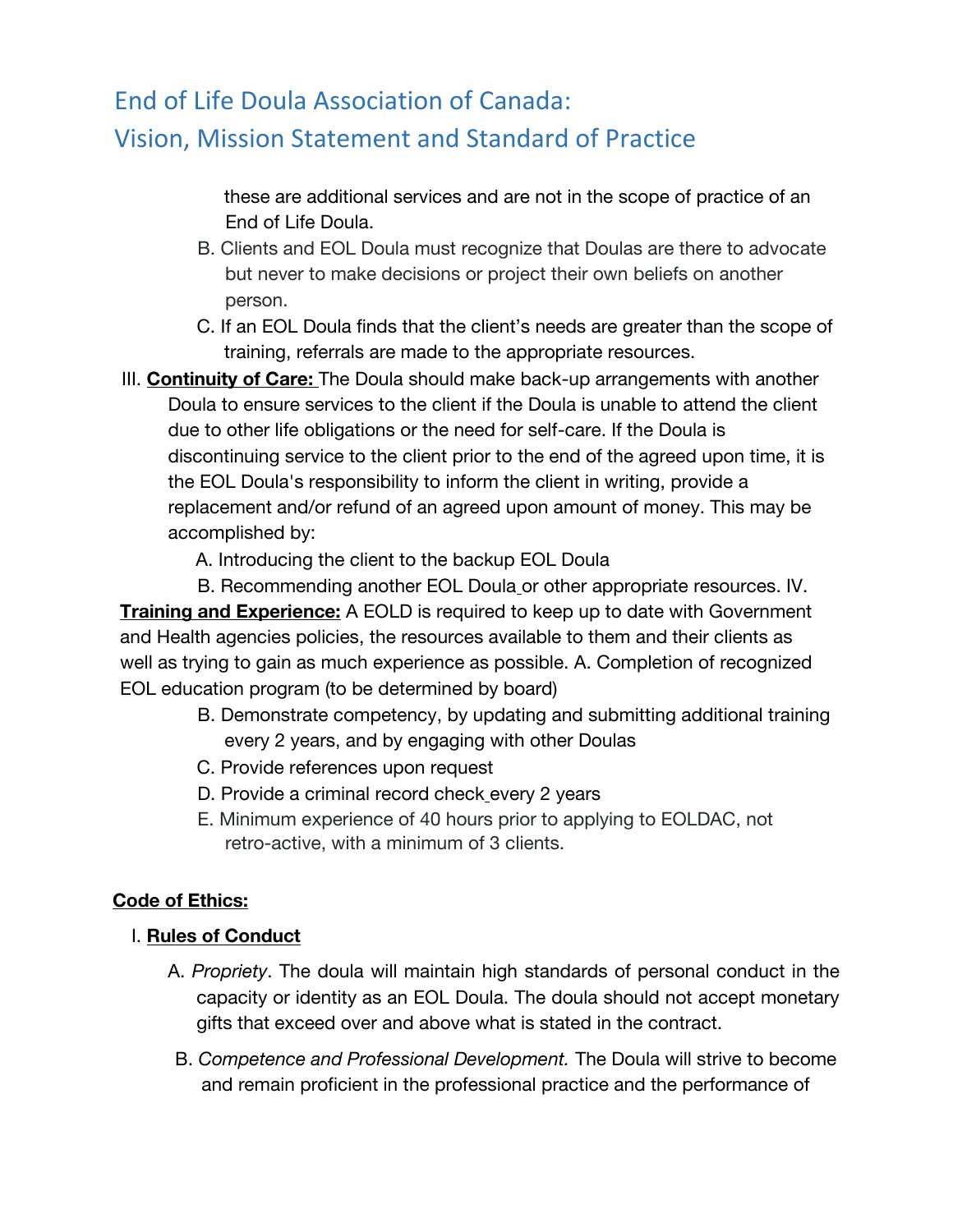professional functions through continuing education, affiliation with related organizations, and associations with other Doulas.

- C. *Integrity.* The Doula will act in accordance with the highest standards of professional integrity.
- D. *Law.* The Doula will abide by the law of the jurisdiction they are working in.
- E. *Health Authority:* The Doula will abide by the code of conduct of the health authority, if employed as a Doula under that health authority.
- F. *Conduct.* The Doula will avoid actions that may constitute as sexual or personal harassment

### II. **Ethical Responsibility to Clients**

- A. *Primacy of Client's Interests.* The EOL Doula's primary responsibility is to his or her clients.
- B. *Rights and Prerogatives of Clients.* The EOL Doula should make every effort to foster maximum self-determination on the part of his or her clients.
- C. *Confidentiality and Privacy.* The EOL Doula should respect the privacy of the client and hold in confidence all information obtained during professional service. The only exception is if someone was in danger, going to cause harm or admission of a crime. If a client shares information that needs to be shared with an outside source, EOL Doulas have a duty to report it in an ethical and respectful way.
- D. *Obligation to Serve.* The EOL Doula should assist each client seeking support either by providing services or making the appropriate referrals.
- E. *Reliability.* When the EOL Doula agrees to work with a client, his or her obligation is to do so reliably, without fail, for the term of the agreement or to provide an acceptable alternative to care.
- F. *Fees.* When setting fees, the EOL Doula should ensure that they are fair, reasonable and commensurate with services performed. The EOL Doula must clearly state the fees to the client, and describe the services provided, terms of payment and refund policies.